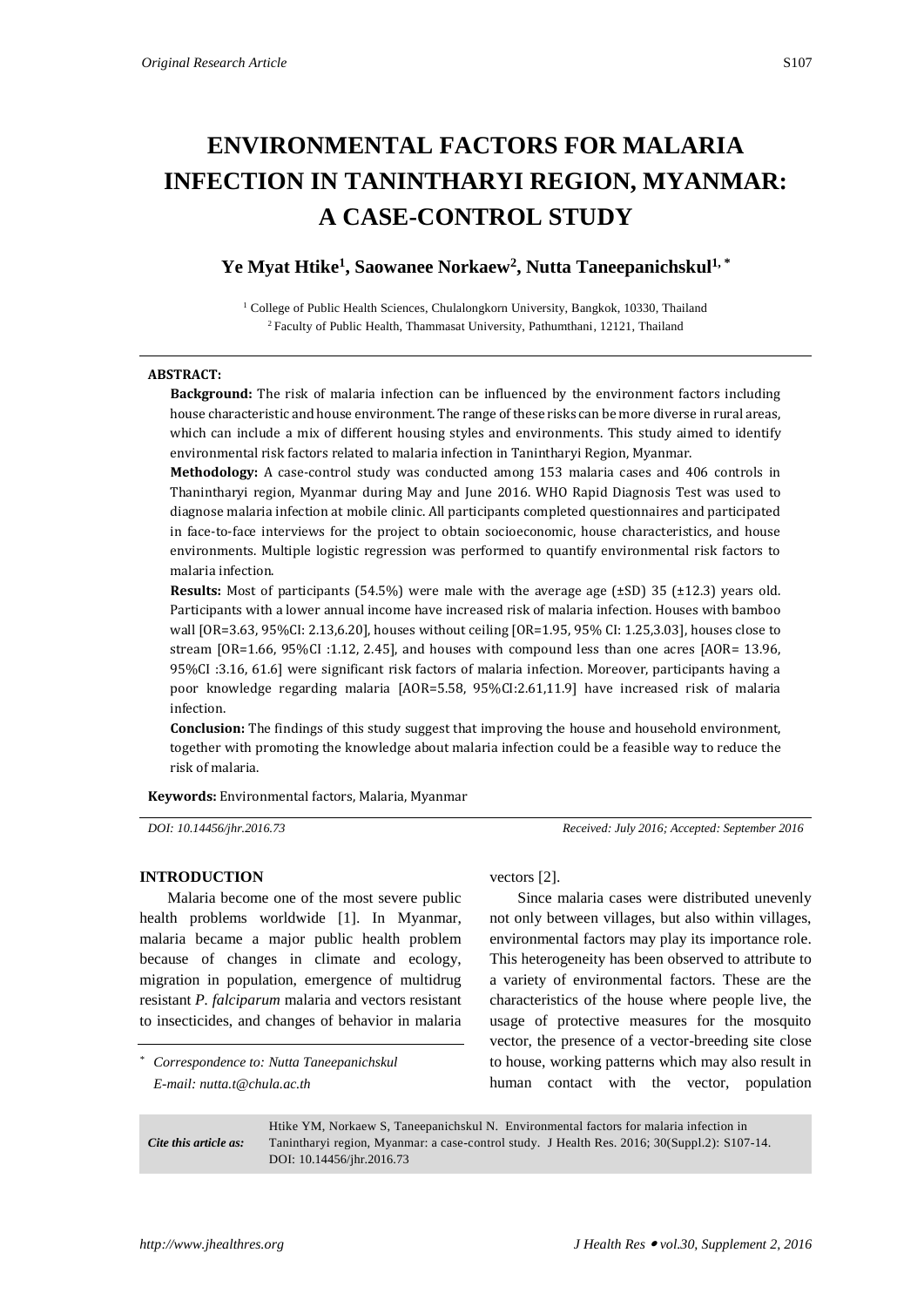movements or socioeconomic, culture and demographic characteristics of the population [3]. Design of a house is an important factor in minimizing the access by insects, particularly those that are vectors of disease [4]. Few studies have been conducted about an influence of environment factors on malaria infection in Myanmar especially in Tanintharyi Region, where there is a mix of different housing styles and housing environments, and also a mixture environments [5]. Malaria main vectors in Tanintharyi Region are *Anopheles minimus* and *Anopheles dirus*. Seasonal prevalence of *Anopheles minimus* mosquitoes is from March to June and that for *Anopheles dirus* is from May to December. An epidemic period of malaria in Tanintharyi region is in May, June and July [6]. Therefore, this study aimed to identify environmental risk factors related to malaria infection in Tanintharyi Region, Myanmar.

# **MATERIALS AND METHODS**

# **Study site**

Tanintharyi region is located at the southern end of Myanmar. According to data from 2011 related to malaria epidemic, reported malaria morbidity rates in Tanintharyi Region were much higher than other regions. Four out of ten townships - Boke-pyin, Kyun-su, Palaw and Tha-yet-chaung, were selected as a study area because they were illustrated as malaria high endemic area in this region. Majority occupations are rubber farm workers, oil palms workers, farmers and fishermen [7].

#### **Study design and participants**

An unmatched 1:2 case-control study was conducted during summer season of 2016. The sample size was calculated by the formula for casecontrol study which was described in Kelsey et al. [8] with 80% of power. The estimated proportion exposed in the control group was 30%, and the suggested odd ratio from previous study on housing environment and malaria was 2.13. Therefore, 153 cases and 306 controls were participated. It is regarded as a malaria case when a person living currently in the study area who had malaria symptoms and whose WHO Rapid Diagnosis Test (RDT) was positive at the time of examination by mobile clinics. It is regarded as a malaria control when a person living currently in the study area who had neither history of malaria infection nor positive WHO Rapid Diagnosis Test result. WHO Rapid Diagnosis Test is able to quantify malaria infections

as *P. faciparum* infection, *P. vivax* infection, mix infection and no infection.

#### **Data collection**

Socio-demographic, housing conditions, housing environment characteristics, knowledge of malaria and behavior related to protective and control were assessed via questionnaires administered to the participants at the mobile Clinics through face-to-face interview. The questionnaire was accessed at the same day as RDT test.

# **Data analysis**

To analyze the collected data, SPSS version 16 was used. Descriptive statistics was utilized to find out mean, percentage and standard deviation. Bivariate analysis, [crude odds ratio (OR), 95% confidence interval and corresponding *p-*value < 0.05] was employed. Multivariate analysis was utilized. Variables were first assessed using bivariate analysis. Those significant at the  $P < 0.25$  level were then grouped into the four main categories: socio-demographic, housing characteristics, housing environment and knowledge and these groups were analyzed by multiple logistic regression. Those individual variables analyzed within categories that were significant at the 0.05 level were included in the final model, which was also adjusted for reported bed net use.

#### **Ethical consideration**

Ethical approval to conduct this study was sought from Ethics Review Committee for Research Involving Human Research Subjects, Health Science Group, Chulalongkorn University. Ethical approval number is COA No.098/2016 and date of approval was May 3, 2016.

#### **RESULTS**

The total number of subjects in this study was 459 (153 cases and 306 controls). Most of the respondents of cases and controls were Burma, female, aged between 26 to 45 years, married, and attained primary school education, total yearly family income between 1,200,001 to 2,600,000 Kyats and staying at the house for 5 to 27 years. Majority of occupation for cases was housewife and that for controls was working multiple occupations*.* Most of them did not work at rice field.

#### **Univariate analyses**

In Table 1, there was association between wood (Crude OR  $= 0.37$ , *p*-value  $= 0.001$ ) used as material for first floor of house with malaria cases and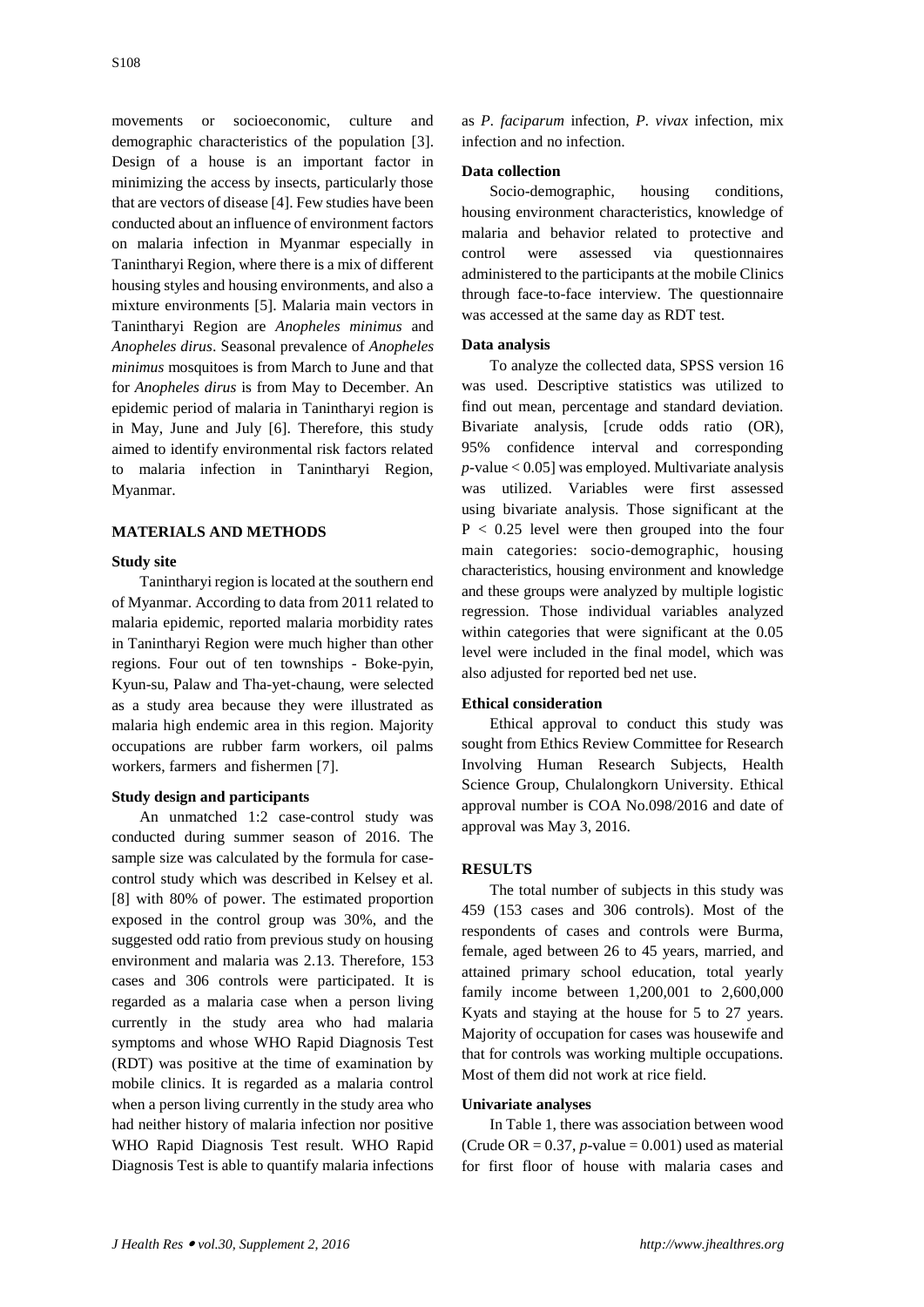**Table 1** Association between housing conditions and malaria infection (n=459)

|                                                      | Malaria                         |                | 95% C.I            |       |        |                  |
|------------------------------------------------------|---------------------------------|----------------|--------------------|-------|--------|------------------|
| House or housing condition                           | <b>Cases</b><br><b>Controls</b> |                | Crude<br><b>OR</b> | Lower |        | Upper $p$ -value |
|                                                      | $(n=153)$                       | $(n=306)$      |                    |       |        |                  |
| Age of house in years                                |                                 |                |                    |       |        |                  |
| $1 - 6$                                              | 39                              | 48             | 1                  |       |        |                  |
| $7 - 33$                                             | 91                              | 221            | 1.536              | 0.6   | 3.936  | 0.371            |
| $34 - 80$                                            | 23                              | 37             | 2.44               | 0.9   | 6.616  | 0.08             |
| <b>House</b> tenure                                  |                                 |                |                    |       |        |                  |
| Own                                                  | 127                             | 263            | 1                  |       |        |                  |
| Rent                                                 | 26                              | 43             | 1.252              | 0.736 | 2.129  | 0.407            |
| <b>Number of floor</b>                               |                                 |                |                    |       |        |                  |
| 2 floor                                              | 49                              | 84             | 1                  |       |        |                  |
| 1 floor                                              | 104                             | 222            | 0.803              | 0.526 | 1.225  | 0.309            |
| Materials used for first floor of house              |                                 |                |                    |       |        |                  |
| Cement                                               | 37                              | 31             | $\mathbf{1}$       |       |        |                  |
| <b>Brick</b>                                         | 28                              | 36             | 0.652              | 0.328 | 1.295  | 0.222            |
| Wood                                                 | 57                              | 131            | 0.365              | 0.206 | 0.644  | $0.001*$         |
| Bamboo                                               | 11                              | 34             | 0.271              | 0.118 | 0.622  | $0.002*$         |
| None                                                 | 13                              | 53             | 0.206              | 0.095 | 0.445  | $< 0.001*$       |
| Others                                               | $\tau$                          | 21             | 0.279              | 0.105 | 0.744  | $0.011*$         |
| Compositions of house walls for first floor of house |                                 |                |                    |       |        |                  |
| Brick or adobe                                       | 32                              | 83             | 1                  |       |        |                  |
| Wood or branches not covered with mud or             | 44                              | 168            | 0.679              | 0.402 | 1.149  | 0.15             |
| branches covered with mud                            |                                 |                |                    |       |        |                  |
| Bamboo                                               | 77                              | 55             | 3.631              | 2.127 | 6.199  | $< 0.001*$       |
| Materials used for roof of house                     |                                 |                |                    |       |        |                  |
| Zinc sheet                                           | 87                              | 277            | 1                  |       |        |                  |
| Straw or palm                                        | 65                              | 25             | 8.278              | 4.92  | 13.929 | $< 0.001*$       |
| Other (Brick or wood)                                | $\mathbf{1}$                    | $\overline{4}$ | 0.796              | 0.088 | 7.216  | 0.839            |
| <b>Ceiling</b>                                       |                                 |                |                    |       |        |                  |
| Yes                                                  | 35                              | 112            | 1                  |       |        |                  |
| N <sub>0</sub>                                       | 118                             | 194            | 1.946              | 1.25  | 3.032  | $0.003*$         |
| Number of hole in the mosquito bed net               |                                 |                |                    |       |        |                  |
| None                                                 | 113                             | 227            | $\mathbf{1}$       |       |        |                  |
| $1 - 6$                                              | 22                              | 20             | 2.21               | 1.158 | 4.217  | $0.016*$         |

 $*$  Statistically significant at  $p<0.05$ 

controls. Wood contributed as the protective factor for malaria and it decreased the risk of malaria 0.37 times than the reference group (cement). Bamboo (Crude OR  $= 0.27$ , *p*-value  $= 0.002$ ) used as material for first floor of house was also associated with malaria cases and controls. Bamboo contributed as the protective factor for malaria and it decreased the risk of malaria 0.27 times than the reference group (cement). For compositions of house walls, bamboo was significantly associated with malaria cases and controls (Crude OR = 3.63,  $p$ -value = <0.001) and it was the risk factor. It increased the risk of malaria 3.63 times higher than the reference group (brick and adobe). Age of house, house tenure, number of floors, whether animals sleep in the house, presence or absence of mosquito bed net, number of openings in the subject's room and number of windows that

were closed in the subject's room were not statistically significant for house and housing conditions.

Straw or palm (Crude OR  $= 8.28$ , *p*-value  $=$ <0.001) used as roof of house is significantly associated with malaria cases and controls, and they are regarded as risk factor. It increased the risk of malaria 8.28 times higher than the reference group (zinc sheet). Absence of ceiling increased the risk of malaria 1.95 times significantly comparing with present ceiling of house (Crude OR = 1.95, *p-*value  $= 0.003$ ). Number of one to six holes in the bed net was also significantly associated with malaria cases and controls (Crude OR  $= 2.21$ , *p*-value  $= 0.02$ ) and it was risk factor for malaria infection. It increased the risk of malaria 2.21 times higher than the reference group (no holes in the bed net).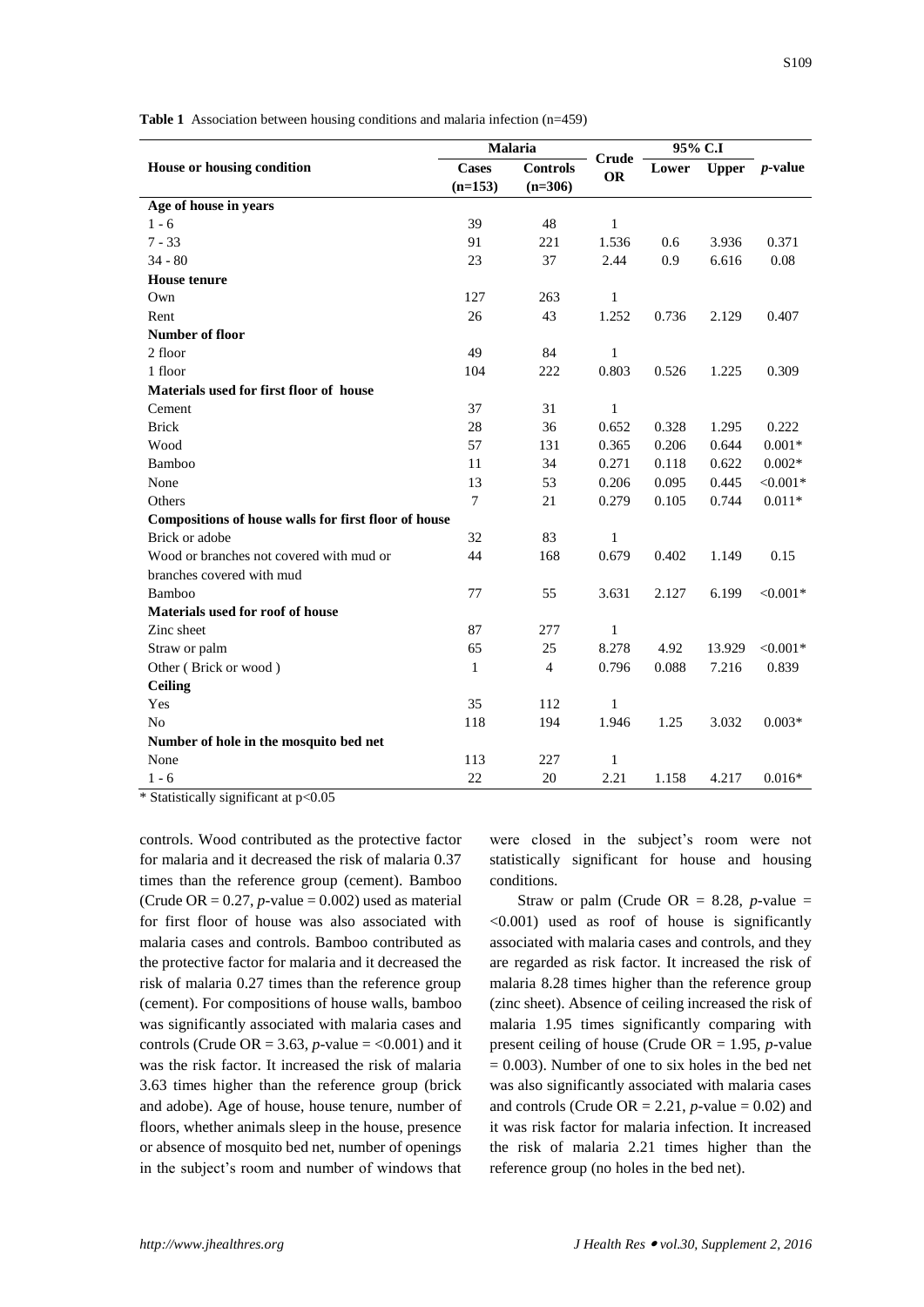|  | <b>Table 2</b> Association between housing environmental factors and malaria infection $(n=459)$ |  |  |  |  |  |  |  |  |  |  |
|--|--------------------------------------------------------------------------------------------------|--|--|--|--|--|--|--|--|--|--|
|--|--------------------------------------------------------------------------------------------------|--|--|--|--|--|--|--|--|--|--|

| <b>Characteristics of the housing</b>            | Malaria      |                 | 95% C.I<br><b>Crude</b> |       |              |             |  |
|--------------------------------------------------|--------------|-----------------|-------------------------|-------|--------------|-------------|--|
| environmental factors                            | <b>Cases</b> | <b>Controls</b> | <b>OR</b>               | Lower | <b>Upper</b> | $p$ -value  |  |
| Canal                                            |              |                 |                         |       |              |             |  |
| N <sub>o</sub>                                   | 136          | 289             | 1                       |       |              |             |  |
| Yes                                              | 17           | 17              | 2.125                   | 1.053 | 4.29         | $0.035*$    |  |
| <b>Stream</b>                                    |              |                 |                         |       |              |             |  |
| N <sub>o</sub>                                   | 75           | 188             | $\mathbf{1}$            |       |              |             |  |
| Yes                                              | 78           | 118             | 1.657                   | 1.12  | 2.452        | $0.012*$    |  |
| <b>River</b>                                     |              |                 |                         |       |              |             |  |
| N <sub>o</sub>                                   | 124          | 286             | $\mathbf{1}$            |       |              |             |  |
| Yes                                              | 29           | 20              | 3.344                   | 1.822 | 6.139        | $< 0.001*$  |  |
| Well                                             |              |                 |                         |       |              |             |  |
| N <sub>o</sub>                                   | 32           | 53              | $\,1$                   |       |              |             |  |
| Yes                                              | 121          | 253             | 0.792                   | 0.486 | 1.292        | 0.351       |  |
| <b>Nearest forest</b>                            |              |                 |                         |       |              |             |  |
| N <sub>o</sub>                                   | 51           | 190             | 1                       |       |              |             |  |
| Yes                                              | 102          | 116             | 3.276                   | 2.179 | 4.925        | ${<}0.001*$ |  |
| Living on the flat ground                        |              |                 |                         |       |              |             |  |
| Yes                                              | 125          | 218             | $\mathbf{1}$            |       |              |             |  |
| No                                               | 28           | 87              | 0.561                   | 0.348 | 0.906        | $0.018*$    |  |
| Number of any kinds of breeding sites            |              |                 |                         |       |              |             |  |
| (rubber plantations, slow running water, swamps) |              |                 |                         |       |              |             |  |
| (<200m around the house)                         |              |                 |                         |       |              |             |  |
| None                                             | 57           | 170             | $\mathbf{1}$            |       |              |             |  |
| $\mathbf{1}$                                     | 38           | 83              | 1.365                   | 0.839 | 2.223        | 0.21        |  |
| $\overline{2}$                                   | 42           | 50              | 2.505                   | 1.507 | 4.165        | ${<}0.001*$ |  |
| $3 \text{ or } > 3$                              | 16           | 3               | 7.953                   | 2.04  | 30.999       | $0.003*$    |  |
| Livestock in the compound                        |              |                 |                         |       |              |             |  |
| Yes                                              | 45           | 153             | $\mathbf{1}$            |       |              |             |  |
| N <sub>o</sub>                                   | 108          | 153             | 2.4                     | 1.587 | 3.63         | $< 0.001*$  |  |
| Number of nearby houses                          |              |                 |                         |       |              |             |  |
| (<50m around the house; house(s))                |              |                 |                         |       |              |             |  |
| $0 - 1$                                          | 46           | 45              | $\mathbf{1}$            |       |              |             |  |
| $2 - 6$                                          | 90           | 213             | 0.413                   | 0.256 | 0.667        | $< 0.001*$  |  |
| $7 - 15$                                         | 17           | 48              | 0.346                   | 0.174 | 0.69         | $0.003*$    |  |

\* Statistically significant at p<0.05

Table 2 described the association between characteristics of the housing environmental factors. Canals around houses had significant association with malaria cases and malaria controls (Crude OR  $= 2.13$ , *p*-value  $= 0.04$ ) and it was risk factor for malaria. It increased the risk of malaria 2.13 higher than the reference group (no canal). Streams and rivers around houses also has significant association with malaria cases and malaria controls at (Crude OR = 1.66, *p*-value = 0.01) and (Crude OR = 3.34,  $p$ -value  $=$  <0.001) respectively and they were the risk factors for malaria infection. Streams around houses increased the risk of malaria 1.66 times higher than the reference group (no streams) and river around houses increased the risk of malaria 3.34 times higher than the reference group (no rivers). Well was not statistically significant to cases

and controls of malaria for house and housing environmental factors.

Having more than one nearby house decreased the risk of malaria infection. Forests locaed near respondents' houses was risk factor for malaria and it was statistically significant (Crude  $OR = 3.28$ ,  $p$ -value = <0.001). It increased the risk of malaria 3.28 times higher than the reference group (no forest). There was also significant association between not living on the flat ground with malaria cases and controls at (Crude OR  $= 0.56$ , *p*-value  $=$ 0.02). Not living on the flat ground decreased the risk of malaria infection 0.56 times than the reference group (living on the flat ground). It was the protective factor for malaria infection. Number of two and three or more than three breeding sites within less than 200 m around the houses were also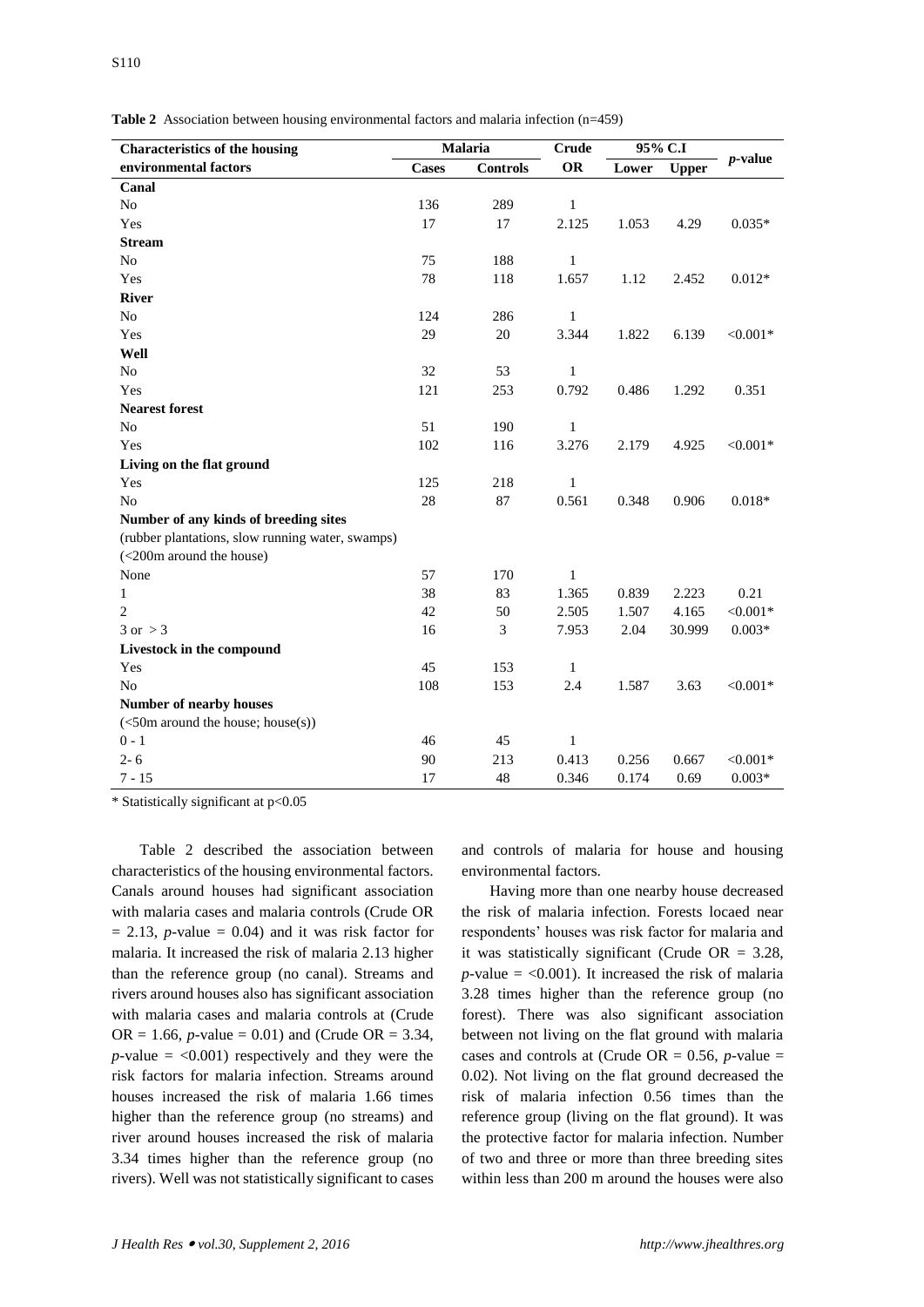|                                                                                                       | Adjusted     | 95% C.I |              |                 |
|-------------------------------------------------------------------------------------------------------|--------------|---------|--------------|-----------------|
| <b>Variables</b>                                                                                      | <b>OR</b>    | Lower   | <b>Upper</b> | <i>p</i> -value |
| Age (years)                                                                                           |              |         |              | 0.595           |
| $46 - 60$                                                                                             | $\mathbf{1}$ |         |              |                 |
| $26 - 45$                                                                                             | 0.677        | 0.289   | 1.587        |                 |
| $18 - 25$                                                                                             | 0.93         | 0.438   | 1.971        |                 |
| <b>Income</b> (Kyats)                                                                                 |              |         |              | $< 0.001*$      |
| 2600001 - 4500000                                                                                     | $\mathbf{1}$ |         |              |                 |
| 1200001 - 2600000                                                                                     | 15.461       | 5.138   | 46.527       |                 |
| 110000 - 1200000                                                                                      | 5.848        | 2.181   | 15.677       |                 |
| Materials used for first floor of house                                                               |              |         |              | $0.007*$        |
| Cement                                                                                                | $\mathbf{1}$ |         |              |                 |
| <b>Brick</b>                                                                                          | 2.016        | 0.684   | 5.939        |                 |
| Wood                                                                                                  | 1.016        | 0.395   | 2.613        |                 |
| Bamboo                                                                                                | 0.227        | 0.061   | 0.846        |                 |
| None                                                                                                  | 0.257        | 0.073   | 0.905        |                 |
| Others (tiles or straw or palm)                                                                       | 1.188        | 0.267   | 5.287        |                 |
| Compositions of house walls for first floor of house                                                  |              |         |              | $< 0.001*$      |
| Brick or adobe                                                                                        | $\mathbf{1}$ |         |              |                 |
| Wood or branches                                                                                      | 1.594        | 0.719   | 3.531        |                 |
| Bamboo                                                                                                | 10.017       | 4.079   | 24.602       |                 |
| <b>Bushes but not trees</b> (<200m from the house)                                                    |              |         |              | $0.049*$        |
| No                                                                                                    | $\mathbf{1}$ |         |              |                 |
| Yes                                                                                                   | 1.782        | 1.003   | 3.168        |                 |
| Acres of owned house land                                                                             |              |         |              | $0.001*$        |
| One to Two acres                                                                                      | $\mathbf{1}$ |         |              |                 |
| Less than one                                                                                         | 13.961       | 3.164   | 61.609       |                 |
| Livestock in the compound                                                                             |              |         |              | 0.057           |
| Yes                                                                                                   | $\mathbf{1}$ |         |              |                 |
| N <sub>o</sub>                                                                                        | 1.81         | 0.982   | 3.337        |                 |
| <b>Number of nearby houses</b> $\left(\langle 50 \text{m} \text{ around the house, house(s)} \right)$ |              |         |              | 0.065           |
| $0 - 1$                                                                                               | $\mathbf{1}$ |         |              |                 |
| $2 - 6$                                                                                               | 0.474        | 0.229   | 0.98         |                 |
| $7 - 15$                                                                                              | 0.331        | 0.12    | 0.914        |                 |
| Mosquito bed net                                                                                      |              |         |              | 0.112           |
| Present                                                                                               | $\mathbf{1}$ |         |              |                 |
| Absent                                                                                                | 0.236        | 0.04    | 1.404        |                 |
| Knowledge                                                                                             |              |         |              | $< 0.001*$      |
| Good knowledge                                                                                        | $\,1$        |         |              |                 |
| Moderate knowledge                                                                                    | 19.053       | 9.107   | 39.861       |                 |
| Poor knowledge                                                                                        | 5.577        | 2.612   | 11.907       |                 |

**Table 3** Effect of socio demographic, housing characteristics, housing environmental and knowledge on malaria infection in multivariate analyses

\* Statistically significant at p<0.05

risk factors for malaria and they are statistically significant at (Crude OR = 2.5, *p*-value =  $\langle 0.001 \rangle$ and (Crude OR  $= 7.95$ , *p*-value  $= 0.003$ ) respectively. Having two breeding sites within less than 200m around the houses increased the risk of malaria 2.5 times higher than the reference group (no breeding sites). Having three or more than three breeding sites around the houses increased the risk of malaria 7.95 times higher than the reference group (no breeding sites). There were significant associations between having no livestock in the compound with malaria

cases and controls (Crude OR = 2.4, *p-*value = <0.001) and it was risk factors for malaria. Having no livestock in the compound increased the risk of malaria infection 2.4 times higher than the reference group (having livestock in the compound).

# *Multivariate analyses*

Table 3 described association between measured variables and malaria risk. The variables included in the final model were shown in this table. Socio demographic factors associated with an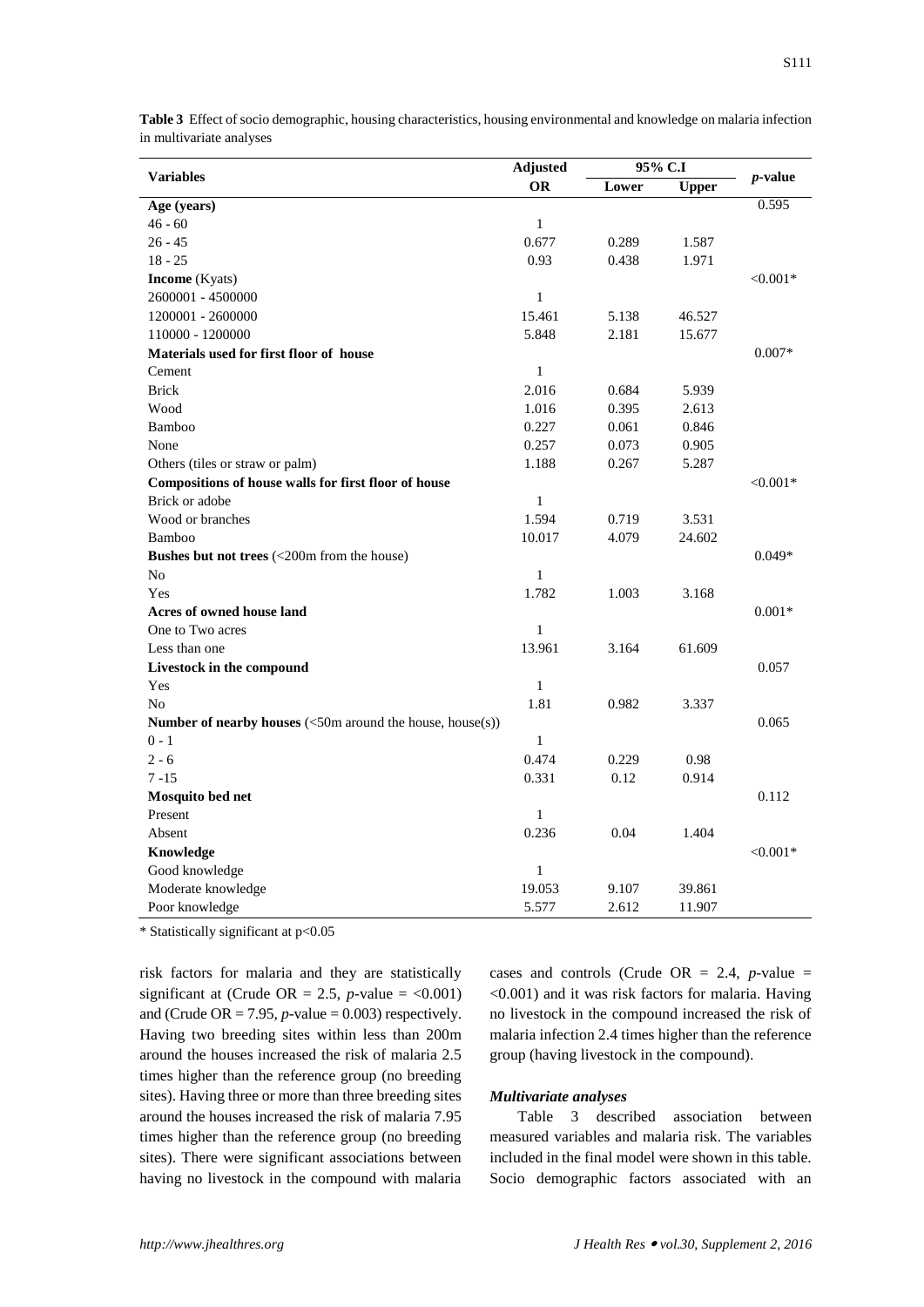increased risk of malaria included total family yearly income at groups between 1,200,001 to 2,600,000 kyats and 110,000 to 1,200,000 kyats (*p-*value = <0.001). Housing characteristics that were found to lower the risk of malaria included floor constructed with bamboo and no materials used for first floor of house (*p-*value = 0.007). Bamboo used for compositions of house walls for first floor of house contributed increased malaria risk (*p-*value = <0.001). Housing environmental characteristic associated with an increased risk of malaria included presence of bushes but not trees within 200m around the house ( $p$ -value  $= 0.05$ ) and the fact that the area of the land on which the house was located was less than one acres (*p-*value = 0.001). Moderate knowledge and poor knowledge were also increased the risk of malaria ( $p$ -value =  $\langle 0.001 \rangle$ ). Age, livestock in the compound and number of nearby houses within less than 50m from the house were not associated with malaria risk.

# **DISCUSSION**

The current study was conducted to document specific factors for malaria in relation to characteristic of household and household environment in Tanintharyi Region, Myanmar*.* Age was not associated with malaria infection. Housing environments with many potential breeding sites such as bushes is associated with malaria infection. This finding aligned with other study in which the risk factors of malaria is much more confined to limited areas and among certain occupations [9]. Total family yearly income from 1200001 to 2600000 Kyats and 110000 to 2600000 Kyats were risk factors for malaria infection and strongly associated with malaria at *p*-value of 0.003 and <0.001 respectively This finding was similar with other study from Thailand [10]. Mostly, lower income family have poor housing conditions because of not being able to afford to repair or maintain their houses.

This study did not observe any associations between age of houses and house tenure, in line with the findings of other study [11]. The use of bamboo for first floor of houses and the use of straw or palms for the roof of houses increased the risk of malaria. This finding was similar with other study [11]. Poorly constructed houses have been linked to an increased risk of malaria in several studies [12, 13]. The finding which stated the fact that no ceiling in the house was the risk factor for malaria was different from other study [3]. Houses without

ceiling provide more chance for the entry of mosquitoes. Compositions of first floor house with walls made of bamboo or no materials are likely to be a protective factor for malaria infection. This may be because there is same chance for entry of mosquitoes with or without floors for first floor of houses. Additionally, building first floor with brick was possible to be a risk factor because it may contribute to darkness area and reduce air ventilation in house.

Presence of canals, streams, river within less than 200m from the houses and presence of nearby forests were the risk factors for malaria infection. Closer proximity to forest border was associated with increased malaria risk and is consistent with other findings [14-16]. The result of our study that had the association between malaria and the distance from the house to the nearest canal was congruent with the findings of other study [3]. Other studies also have observed that houses located close to streams and canals had a higher risk of malaria because of proximity to mosquito breeding sites [17- 19]. Presence of two and three or more than three breeding sites within less than 200m around the house increased the risk of malaria and agreed with other study [3]. In the final multiple regression, having bushes but not trees within less than 200m around the house was also associated with malaria risk and increased the risk of malaria. Studies have shown that the closer the proximity of the living place to a potential breeding site of the vector, the higher the risk. As shown by some authors in Dakar [20], this is probably due to a high vector density in the area close to the breeding site, which decreases in areas located farthest away. Not living on the flat ground decreased the risk of malaria and statistically significant at *p-*value of 0.018. Living on flat ground, where water is most likely to accumulate, was associated with increased risk corroborating results found by Cohen [21]. Absence of livestock in the compound was risk factor for malaria and was different from other study which was done in Pakistan [22]. This may because the animals can be deployed to form a barrier between that vector and man. Presence of nearby houses within less than 50m was associated with risk of malaria. However, in the final model of multiple regression, the association was not statistically significant at p value of 0.06.

In the final model of multiple regression, the respondent who does not have good knowledge malaria were at high risk of malaria infection. As a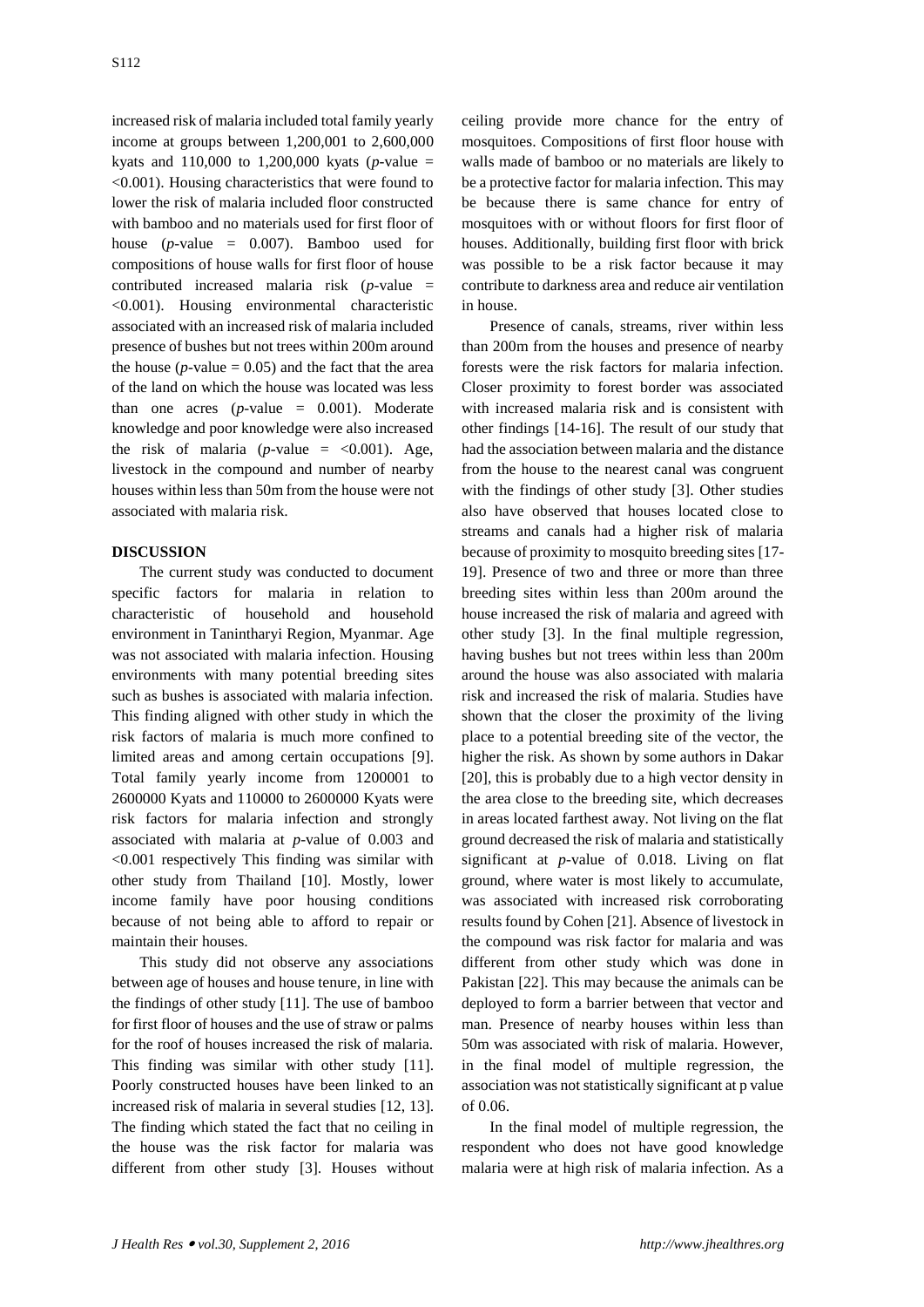result, the programs of health education needs to be enhanced to provide the knowledge on malaria vector and transmission as well as symptoms which are very important and essential information in terms of malaria infection. The moderate practice decreased the risk of malaria and this finding was similar with other study at Botswana [23].

Limitation of this study was a recalled bias from participants. Home observation and inspection from malaria case and control are suggested for further study. Since this study was done at only four townships from Thanintharyi Region, it is not the full representation of the whole population of this region. Furthermore, encouraging people to build their houses far from water reservoirs could be one of the messages published by an educational and information campaign, and could have some impact on the prevalence of the disease.

#### **CONCLUSION**

Regarding to differences and mixture of housing style and house environment characteristics in Thanintharyi Region, several characteristics were found to be associated with malaria in this study. The findings of this study suggest that repairing and maintaining existing housings, reducing breeding sites such as bushes and providing intervention to promote knowledge related to malaria infection could be a feasible way to reduce the risk of malaria.

# **ACKNOWLEDGEMENTS**

This study was supported by Chulalongkorn Academic Advancement into Its 2nd Century Project (CUAASC) and Graduate Thesis Grant of Chulalongkorn University.

#### **REFERENCES**

- 1. Centers of Disease Control and Prevention [CDC]. Impact of malaria; 2015. Available from: http://www.cdc.gov/malaria/malaria\_worldwide/impact .html.
- 2. World Health Organization [WHO]. Mekong malaria programme: strategic plan to strengthen malaria control and elimination in the Greater Mekong Subregion: 2010-2014. New Delhi: WHO; 2009.
- 3. Guthmann JP, Hall AJ, Jaffar S, Palacios A, Lines J, Llanos-Cuentas A. Environmental risk factors for clinical malaria: a case-control study in the Grau region of Peru. Trans R Soc Trop Med Hyg. 2001 Nov-Dec; 95(6): 577-83.
- 4. Nkuo-Akenji T, Ntonifor NN, Ndukum MB, Abongwa EL, Nkwescheu A, Anong DN, et al. Environmental factors affecting malaria parasite prevalence in rural Bolifamba, South West Cameroon. Afr J Health Sci.

2006 Jan-Jun; 13(1-2): 40-6.

- 5. United Nations Population Fund [UNFPA]. Myanmar census 2014. [Myanamar]: UNFPA; 2015.
- 6. Ministry of Health [MoH]. Annual malaria report (VHW+BHS). Myanamar: MoH; 2013.
- 7. Ministry of Health [MoH]. National Strategic plan of malaria prevention and control 2010-2015. Myanamar:  $MoH: 2012$ .
- 8. Kelsey JL, Whittemore AS, Evans AS, Thompson WD. Methods in observational epidemiology. Oxford: Oxford University Press; 1996.
- 9. Ahmed S, Galagan S, Scobie H, Khyang J, Prue CS, Khan WA, et al. Malaria hotspots drive hypoendemic transmission in the Chittagong Hill Districts of Bangladesh. PLoS One. 2013; 8(8): e69713. doi: 10.1371/journal.pone.0069713
- 10. van der Hoek W, Konradsen F, Dijkstra DS, Amerasinghe PH, Amerasinghe FP. Risk factors for malaria: a microepidemiological study in a village in Sri Lanka. Trans R Soc Trop Med Hyg. 1998 May-Jun; 92(3): 265-9.
- 11. Yamamoto S, Louis VR, Sie A, Sauerborn R. Household risk factors for clinical malaria in a semi-urban area of Burkina Faso: a case-control study. Trans R Soc Trop Med Hyg. 2010 Jan; 104(1): 61-5. doi: 10.1016/j.trstmh. 2009.07.003
- 12. Gunawardena DM, Wickremasinghe AR, Muthuwatta L, Weerasingha S, Rajakaruna J, Senanayaka T, et al. Malaria risk factors in an endemic region of Sri Lanka, and the impact and cost implications of risk factor-based interventions. Am J Trop Med Hyg. 1998 May; 58(5): 533-42.
- 13. Konradsen F, Amerasinghe P, Van der Hoek W, Amerasinghe F, Perera D, Piyaratne M. Strong association between house characteristics and malaria vectors in Sri Lanka. Am J Trop Med Hyg. 2003 Feb; 68(2): 177-81.
- 14. Ernst KC, Lindblade KA, Koech D, Sumba PO, Kuwuor DO, John CC, et al. Environmental, socio-demographic and behavioural determinants of malaria risk in the western Kenyan highlands: a case-control study. Trop Med Int Health. 2009 Oct; 14(10): 1258-65. doi: 10.1111/j.1365-3156.2009.02370.x
- 15. Brooker S, Clarke S, Njagi JK, Polack S, Mugo B, Estambale B, et al. Spatial clustering of malaria and associated risk factors during an epidemic in a highland area of western Kenya. Trop Med Int Health. 2004 Jul; 9(7): 757-66. doi: 10.1111/j.1365-3156.2004.01272.x
- 16. Lindblade KA, Walker ED, Onapa AW, Katungu J, Wilson ML. Land use change alters malaria transmission parameters by modifying temperature in a highland area of Uganda. Trop Med Int Health. 2000 Apr; 5(4): 263-74. doi: 10.1046/j.1365-3156.2000.00551.x
- 17. Ghebreyesus TA, Haile M, Witten KH, Getachew A, Yohannes M, Lindsay SW, et al. Household risk factors for malaria among children in the Ethiopian highlands. Trans R Soc Trop Med Hyg. 2000 Jan-Feb; 94(1): 17- 21. doi: 10.1016/S0035-9203(00)90424-3
- 18. Staedke SG, Nottingham EW, Cox J, Kamya MR,